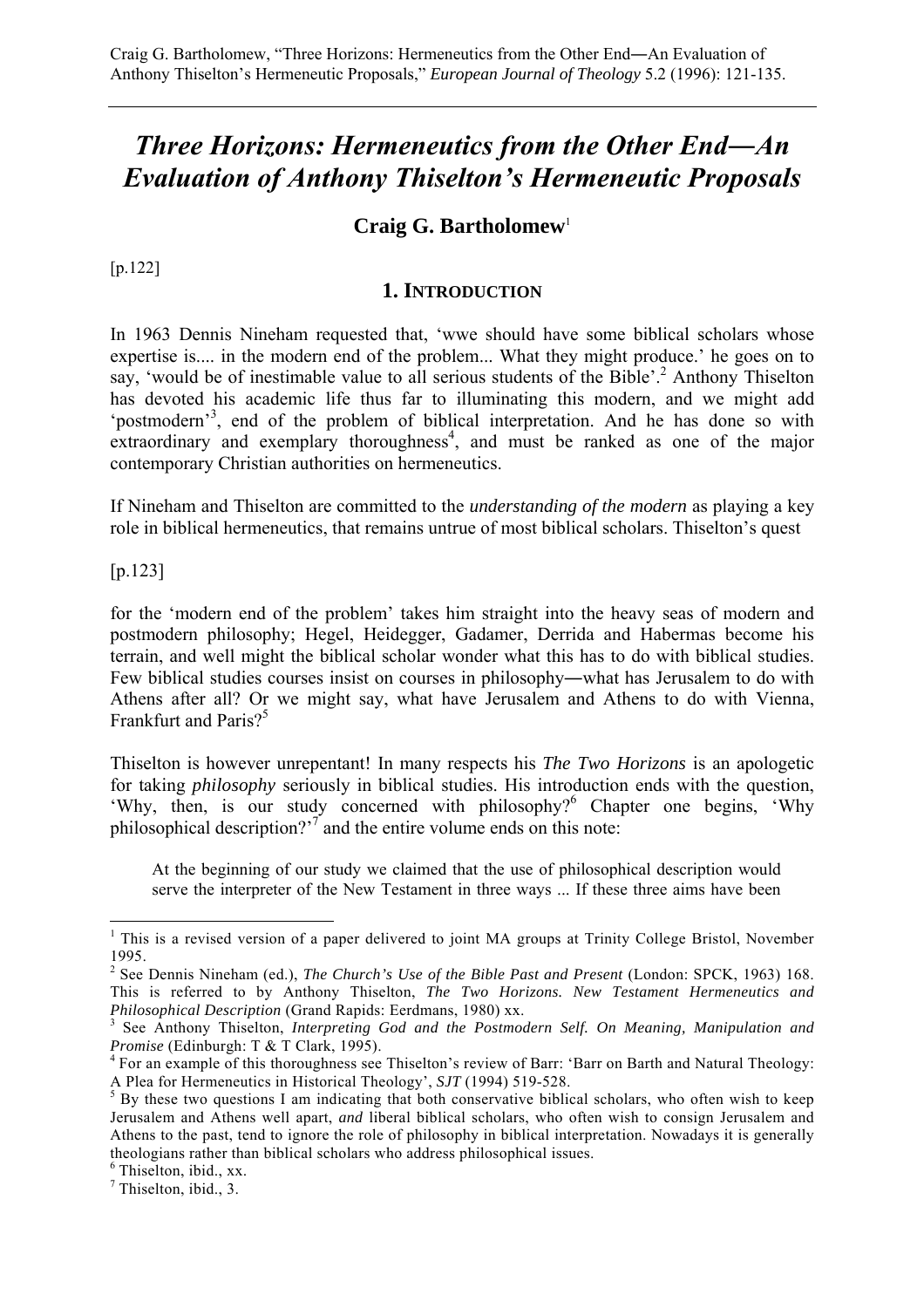fulfilled to any extent, this means that the introduction of philosophical considerations into the hermeneutical debate, far from leading to a one-sided or distorted interpretation of the New Testament, will provide the interpreter with a broader preunderstanding in relation to which the text may speak more clearly in its own right. $8$ 

Fundamental to Thiselton's work on hermeneutics is the conviction that thorough attention to philosophical hermeneutics will help the biblical text speak more clearly in its own right. Although Thiselton's two major texts on biblical hermeneutics have been widely reviewed there has been surprisingly little thorough interaction with his work. This paper is an attempt to map out the overarching sweep of Thiselton's proposals and to provide a preliminary critique from this perspective. There is a distinct disadvantage in getting a picture of the whole but of course it easily loses sight of the immense amount of detail that Thiselton's texts contain. We will begin with a look at Thiselton's view of how philosophy can help biblical hermeneutics, and then see how he develops these different means of help. Thereafter we will examine his proposal for a pastoral hermeneutics, which emerges in the postmodern context, before evaluating his work from this overarching perspective.

## **2. PHILOSOPHY AND BIBLICAL INTERPRETATION**

Ebeling has rightly suggested that, 'For theology the hermeneutic problem is therefore today becoming the place of meeting with philosophy<sup>39</sup>. As the slightest familiarity with Thiselton's work reveals, hermeneutical issues are deeply philosophical. Philosophical hermeneutics has become an inescapable context in which biblical interpretation takes place today, but the relationship between theology and philosophy remains controversial<sup>10</sup>. Much Evangelicalism, for example, remains Tertullianesque in its suspicion of philosophy, if not in theory at least in practice. Thiselton justifies his philosophical focus in a number of ways<sup>11</sup>:

1. It is a fact that New Testament scholars use philosophical categories in their work $^{12}$ . Thus any kind of dialogue or critique of such scholars will involve philosophical considerations, if that dialogue is to be taken seriously.

2. Philosophy is helpful in describing (the nature of) and appraising the hermeneutical process. Here Thiselton is thinking in particular of Gadamer<sup>13</sup>, who has articulated the hermeneutical process as the fusion of two horizons. We will explore this in more detail below; let it suffice here to note that Thiselton finds Gadamer's analysis of understanding as the fusion of horizons persuasive, and it is the source for his title *The Two Horizons.* 

3. Philosophical hermeneutics bears on a host of issues directly relevant to biblical interpretation, and we simply cannot ignore these. Interpretation inevitably carries with it

<sup>8</sup> Thiselton, ibid., 445.

<sup>&</sup>lt;sup>9</sup> Gerhard Ebeling, Word and Faith (London: SCM, 1963) 317.

<sup>&</sup>lt;sup>10</sup> See Craig Bartholomew, 'Philosophy, Theological and Biblical Interpretation: Vanhoozer, Dooyeweerd, Wright and Watson', 1995, publication forthcoming.

<sup>&</sup>lt;sup>11</sup> See Thiselton, *Two Horizons* and 'The Use of Philosophical Categories in New Testament Hermeneutics', *Churchman 87* (1973), 87-100.<br><sup>12</sup> Bultmann is a classic example. See Thiselton, *Two Horizons*, 205ff for a discussion of Bultmann's

hermeneutic.

<sup>13</sup> See Hans-Georg Gadamer, *Truth and Method* (London: Sheed and Ward, 1989 2nd revised ed.). Thiselton discusses Gadamer's approach in *Two Horizons,* 293ff.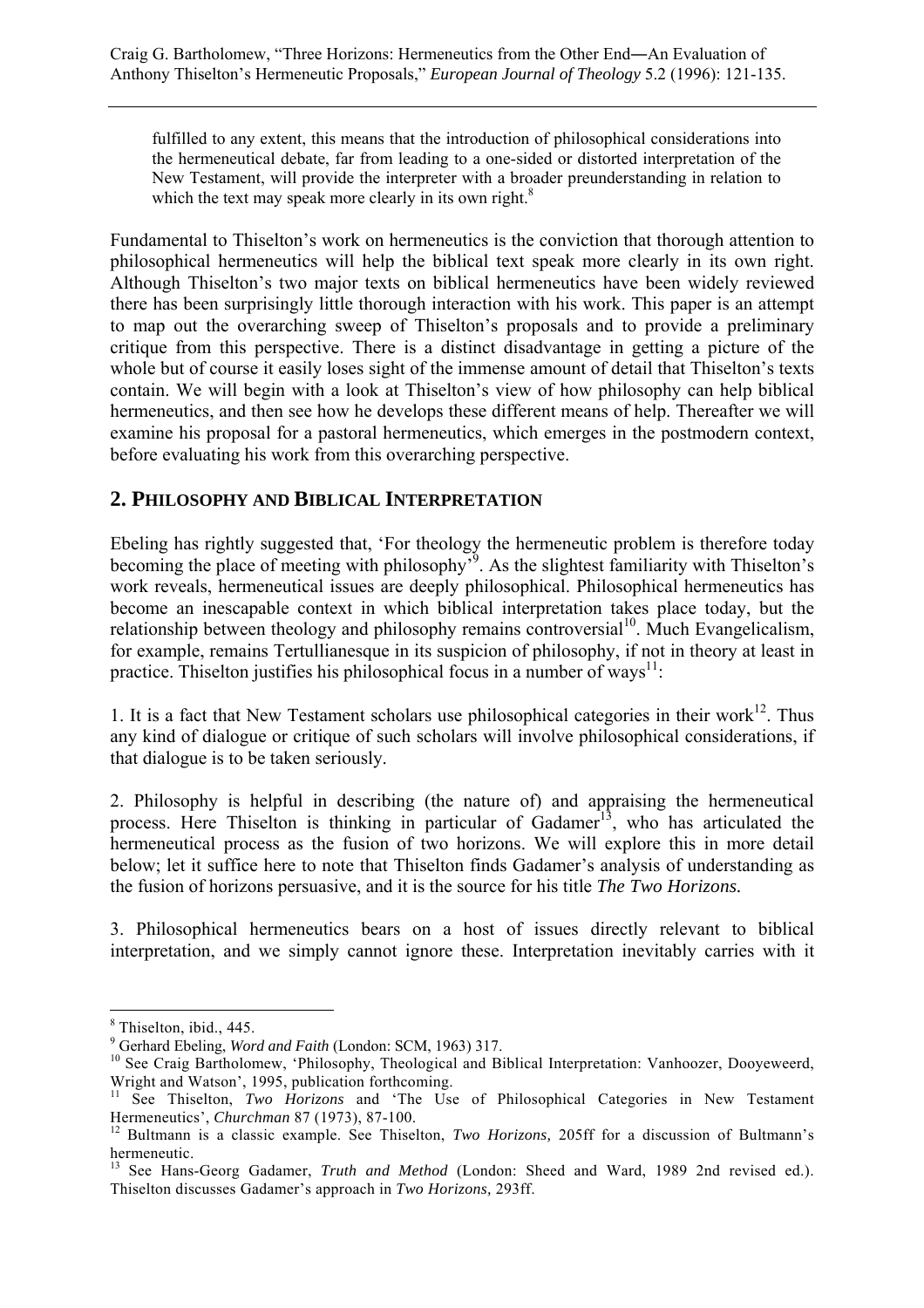philosophical issues, as Paul Ricoeur, for example, recognizes: 'In what way do these exegetic debates concern philosophy.' 'Hermeneutics...

[p.124]

 $\overline{a}$ 

relates the technical problems of textual exegesis to the more general problems of meaning and language.<sup>14</sup> Consequently, according to Thiselton, we simply cannot leave philosophical concepts out of account when we are attempting to formulate the task of biblical hermeneutics. If this is true of biblical hermeneutics, it is also true of theology. Thiselton quotes Bultmann with approval when he says: Every theology is dependent *for the clarification of its concepts* upon a *pretheological understanding of man that, as a rule, is determined by* some *philosophical tradition.*' <sup>15</sup> This, according to Bultmann and Thiselton, does not compromise theology but makes it more critically self-conscious.

A powerful example of the way in which philosophy shapes biblical interpretation is philosophy of language. In the second half of this century the impact of philosophy of language upon biblical studies was mediated via modern linguistics. James Barr's work on semantics is well known, and especially its implications for Kittel's Dictionary! No contemporary Old Testament scholar would promote word studies in a naive, etymological manner. Synchronic study, and not diachronic analysis is the key to the meaning of a word, as we now know. What is less well known, but helpfully pointed out by Thiselton in a very useful article, is that in his work on semantics Barr mediated the linguistic revolution of the French linguist Saussure into OT studies<sup>16</sup>. Thiselton notes that,

The traditional view received two death-blows, one from linguistics and one from philosophy. From the direction of linguistics, Saussure pointed out the arbitrary character of grammatical forms. More sharply and decisively still, in his philosophical discussion of logic Russell showed in his Theory of Descriptions that 'the apparent logical form of a proposition need not be the real one.<sup>'17</sup>

It is commonplace now for Old Testament scholars to be alert to the syntagmatic and paradigmatic aspects of a word in trying to determine its meaning, but these insights are the legacy of the philosophy of language and linguistics.

More recently Thiselton has attended to the effect of current philosophies of language and their implications for theology18. He rightly observes the presence of Nietzsche behind much postmodern understanding of language and recognises that the sort of perspectives upon the language of 'truth' stemming from Nietzsche's influence

constitute the most serious and urgent challenge to theology, in comparison with which the old-style attacks from 'common-sense positivism' appear relatively naive. Theology has more at stake than perhaps any other discipline because, although philosophy and some

<sup>&</sup>lt;sup>14</sup> See Paul Ricoeur, *The Conflict of Interpretations, Essays in Hermeneutics* (Evanston: Northwestern University Press, 1974, edited by D. Ihde) 4. Thiselton quotes these references from Ricoeur in *Two* 

*Horizons*, p. 8.<br><sup>15</sup> See Thiselton, *Two Horizons*, 227, 228. The quote is from Rudolph Bultmann, *Existence and Faith* (London: Collins, 1964) 114.

<sup>&</sup>lt;sup>5</sup> See Thiselton, 'Semantics and New Testament Interpretation', in: I. H. Marshall (ed. ), *New Testament Interpretation, Essays on Principles and Methods* (Carlisle: Paternoster, 1977) 75-104. 17 Ibid., 77.

<sup>18</sup> See especially Part I of Thiselton, *Interpreting God and the Postmodern Self*.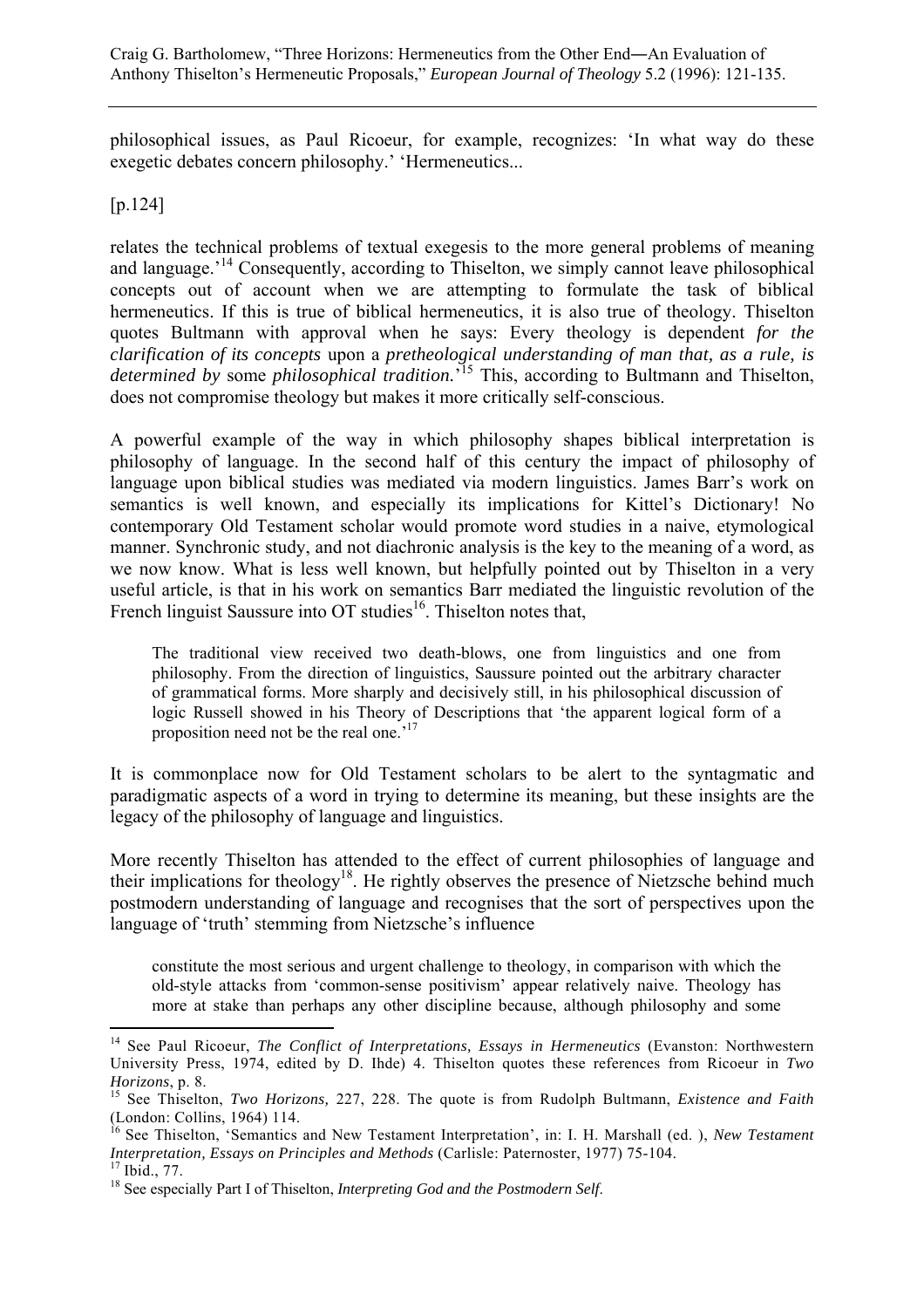other disciplines share the same loss of truth, theology serves to establish criticallyinformed trust, whereas the postmodern perspective rests on suspicion.<sup>1</sup>

The effect of postmodern philosophy of language upon theology is readily observed in the theological work of a postmodern theologian like Mark Taylor.<sup>20</sup> Within biblical studies postmodern philosophies of language underlie the emphasis on indeterminacy and deconstructive methodology. Much of David Clines' recent work on the Old Testament is rooted in this type of philosophy of language. An urgent need among Christian academics is some sense of the contours of a Christian philosophy of language. Thiselton argues that the biblical understanding of truth resists Nietzche's indictment of the language of truth as necessarily a disguise for manipulation, and he suggests that the philosophy of language of the later Wittgenstein provides a position more compatible with Christian theology than that mediated via Nietzsche.<sup>21</sup>

4. Philosophy provides conceptual tools for the interpretation of parts of the biblical text. Thiselton's use of speech-act theory to interpret the parables is well known in this respect<sup>22</sup>.

5. Thiselton agrees with Bultmann and Gadamer that neutral, non-presuppositional interpretation is impossible. Every

[p.125]

interpreter operates with a pre-understanding.

Part of the relevance of philosophical considerations to NT interpretation emerge when we begin to ask what questions, and what conceptual frame, the interpreter brings with him to the text.... Every interpreter approaches the NT from the standpoint of a particular perspective. This is not necessarily to accuse him of undue prejudice. It is to stress that he approaches it with 'a way of raising questions'. But are our questions the right questions? Should our own questions be encouraged, modified, suppressed? $2^{23}$ 

Philosophy helps the interpreter to detect her own presuppositions and enlarge her critical capacities.

But did Tertullian not have a point about the dangers of Athens? What about the danger of defilement by secular philosophy? Thiselton acknowledges the central and comprehensive importance of Christian revelation but defends his concern with philosophy along two lines: philosophical issues have to be argued philosophically, and his concern is not to adopt the worldview of particular philosophers but to borrow conceptual tools for the exegetical task. We might say that his philosophical approach is *eclectic.* Commenting on some of the problems with Bultmann's use of Heidegger, Thiselton says, 'The answer is not to abandon philosophical inquiry, for on this basis the positive side of Bultmann's work would have been lost. The answer is, rather, to draw a variety of conceptualities from other traditions, and

 $19$  Ibid., 16.

<sup>&</sup>lt;sup>20</sup> See Mark Taylor, *Erring: A Postmodern A / theology* (Chicago: Chicago University Press, 1984).<br><sup>21</sup> Thiselton, *Interpreting God and the Postmodern Self.*<br><sup>22</sup> See Thiselton, 'Reader-Response Hermeneutics, Action Mod Lundin, Anthony C. Thiselton and Clarence Walhout, *The Responsibility of Hermeneutics* (Grand Rapids, Carlisle: Eerdmans, Paternoster, 1985) 79-113.

<sup>&</sup>lt;sup>23</sup> Thiselton, 'The Use of Philosophical Categories', 87, 88.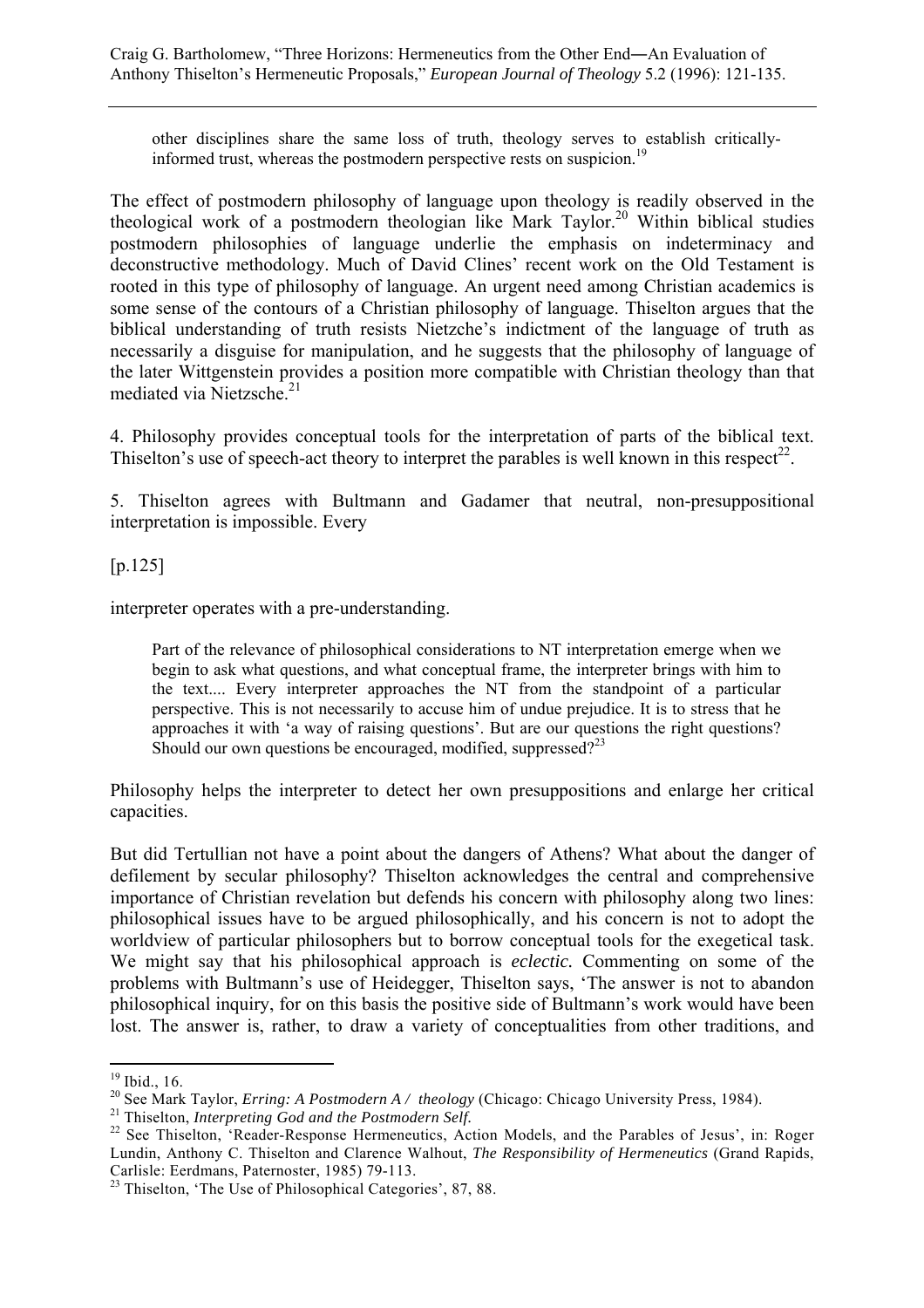critically to compare what each may achieve or fail to achieve.<sup> $24$ </sup> This eclectic approach is underscored by a later comment in relation to the new hermeneutic which drew heavily on Gadamer: 'One of the central arguments of the present study is that *particular* hermeneutical insights come through *particular* philosophical perspectives. No single philosophy provides a comprehensive theory of hermeneutics, even that of Gadamer.<sup>25</sup>

# **3. BIBLICAL INTERPRETATION AS THE FUSION OF TWO HORIZONS**

As we mentioned, Thiselton appropriates this notion from Gadamer; it provides the framework of Thiselton's hermeneutic proposal:

The hermeneutical goal is that of a steady progress towards a fusion of horizons. But this is to be achieved in such a way that the particularity of each horizon is fully taken into account and respected. This means *both* respecting the rights of the text *and* allowing it to speak $^{26}$ 

Obviously Thiselton regards Gadamer as of fundamental importance in hermeneutics. Indeed it is Gadamer who really focuses the need for hermeneutics and attention to the 'modern end of the problem', since one cannot see the need for a fusion of two horizons if one is unaware of their existence, and it is this that Gadamer makes crystal clear in his analysis of the *historicity* of interpretation.

The following are two traditional definitions of biblical hermeneutics<sup>27</sup>.

- hermeneutics... is only another word for exegesis or interpretation
- hermeneutics formulates rules and methods to get from exegesis (meaning of text for its original readers) to interpretation (meaning for today)

Thiselton's understanding of hermeneutics differs from these in its recognition and integration of the historicity of the interpreter/s as well as the historicity of the text<sup>28</sup>. It is the recognition of this *second horizon* in interpretation that undermines the naive realism that has dominated much of modern biblical interpretation, and problematises the process of 'correct' interpretation. As Thiselton, under the obvious influence of Gadamer, says, 'hermeneutics in the more recent sense of the term begins with the recognition that historical conditioning is two-sided: *the modern interpreter, no less than the text, stands in a given historical context*  and tradition.<sup>29</sup> Palmer identifies the same issue when he writes, 'meaning is a matter of context; the explanatory proce-

[p.126]

 $\overline{a}$ 24 Thiselton, *Two Horizons,* 292. 25 Ibid., 354.

 $26$  Ibid., 445.

 $^{27}$  These are taken from Thiselton, ibid., 10.

<sup>&</sup>lt;sup>28</sup> See Thiselton, Two *Horizons*, 10-12, on the difference between this understanding of hermeneutics and the traditional one of hermeneutics as the method of biblical exegesis.

 $^{29}$  Ibid., 11.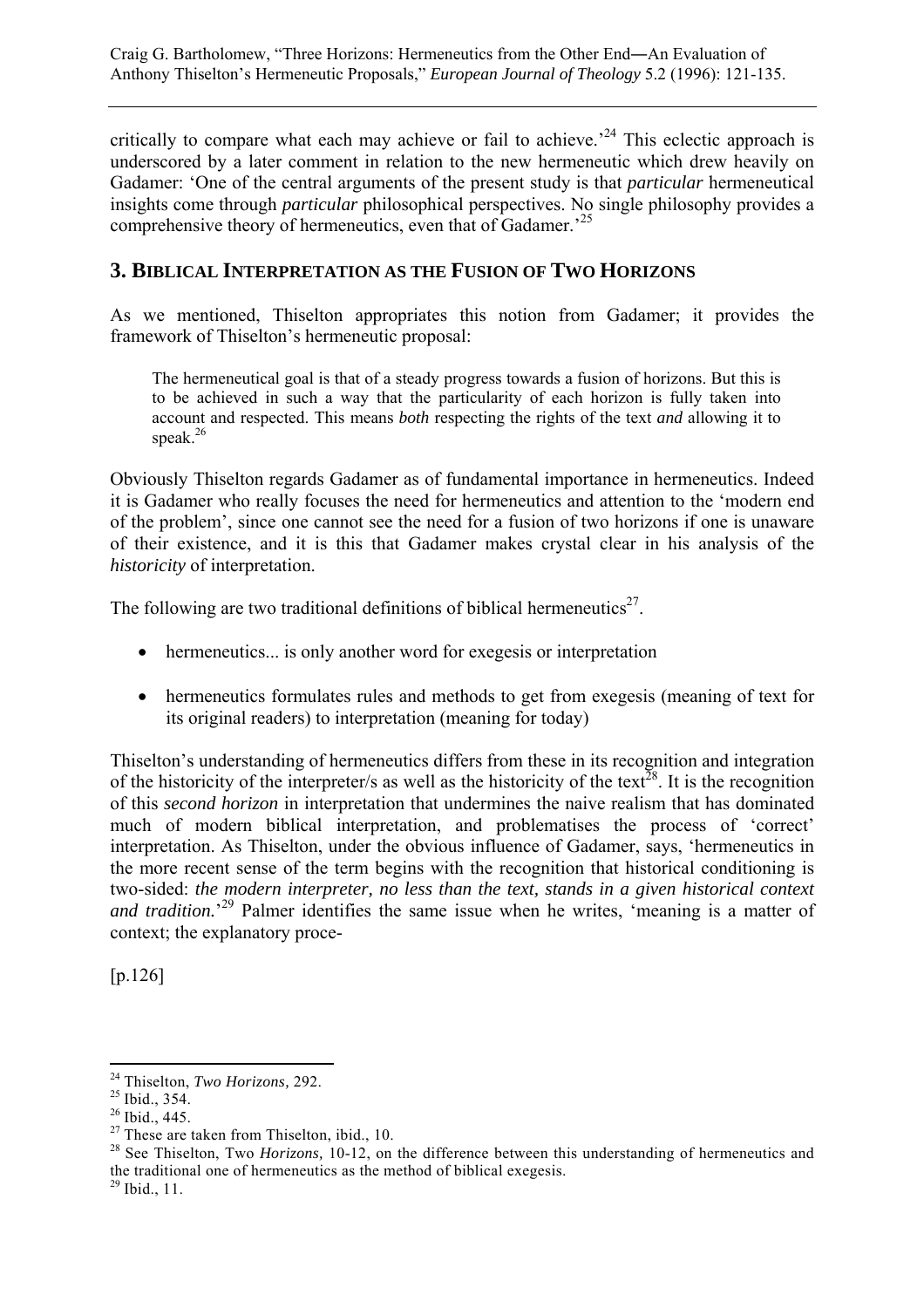dure provides the arena for understanding.... Significance is a relationship to the listener's own projects and intentions... explanation is contextual, is "horizontal."<sup>30</sup>

From this perspective interpretation involves the fusion of the horizon of the text and of the reading process, and it is this process which hermeneutics seeks to understand.

In order to make it clear how this differs from traditional understandings of hermeneutics as mentioned above, we will briefly consider the example of the hermeneutical circle. Traditional hermeneutics understands the hermeneutical circle to refer to the interpreter's responsibility to interpret the part of the text in the light of the whole, and vice versa. Understanding develops through a dialectical relationship between part and whole. To leave the hermeneutical circle there is to have failed to grasp the implications of the second horizon, that of the interpreter. As Thiselton says,

In addition to this understanding follows a spiral... in a further sense. To begin with, the interpreter brings his own questions to the text. But because his questions may not be the right ones, his initial understanding of the subject matter is limited, provisional, and liable to distortion. But this provisional understanding, in turn, helps him to revise his questions and to ask more adequate and appropriate ones.... The process continues until he is in a position to ask questions which have clearly been shaped by the text itself; so that he achieves a progressively more adequate understanding of its subject matter.<sup>31</sup>

Heidegger raises the question of whether there is a right way in which to enter the hermeneutical circle<sup>32</sup>, and of course, once the second horizon is recognized as a vital element in the process of interpretation, the role of pre-understanding is fore-grounded. Gadamer gives detailed attention to this and remarkably revives the role of prejudice and tradition as essential elements in the hermeneutic process. The Enlightenment had a prejudice against prejudice, and this deeply affected its interpretation! Our pre judgements and traditions in which we stand ought to be consciously acknowledged, so that we might better understand what is going on in our interpretation. Thiselton develops this in terms of the role that systematic theology might play in Christian biblical interpretation<sup>33</sup>.

Thiselton, as we have seen is quite clear that all interpretation brings with it preunderstanding. He quotes the Church of England Doctrine Report with approval: 'No one expounds the Bible to himself or anyone else without bringing to the task his own prior frame of reference, his own pattern of reference, his own pattern of assumptions which derive from sources outside the Bible.'34 Thiselton provocatively suggests we might see systematic theology as the endprocess to date of the process of tradition in which the Christian community seeks to understand the biblical text. Thiselton refers to Turner who argues that the pre-understanding involved in exegesis embraces, 'a whole conceptual world which the exegete brings to the text', including concepts about history, revelation, eschatology, miracle etc<sup>35</sup>.

<sup>&</sup>lt;sup>30</sup> Richard E. Palmer, *Hermeneutics. Interpretation Theory in Schleiermacher, Dilthey, Heidegger, and Gadamer (Evanston: Northwestern University Press) 24.* 

 $31$  Thiselton, *The Use of Philosophical Categories*, 93.<br> $32$  See Martin Heidegger, 'Understanding and Interpretation', in: Kurt Mueller-Vollmer (ed.), *The Hermeneutics Reader* (New York: Continuum, 1992) 221-228. On p. 226 Heidegger comments, 'What is decisive is not to get out of the circle but to come into it in the right way.'

<sup>&</sup>lt;sup>33</sup> Thiselton, *Two Horizons*, 314-326.<br><sup>34</sup> Ibid., 114.

<sup>&</sup>lt;sup>35</sup> See Geoffrey Turner, 'Pre-understanding and New Testament Interpretation', *SJT* XXVIII (1975), 227-242. Thiselton refers to Turner's article in Two *Horizons,* 315.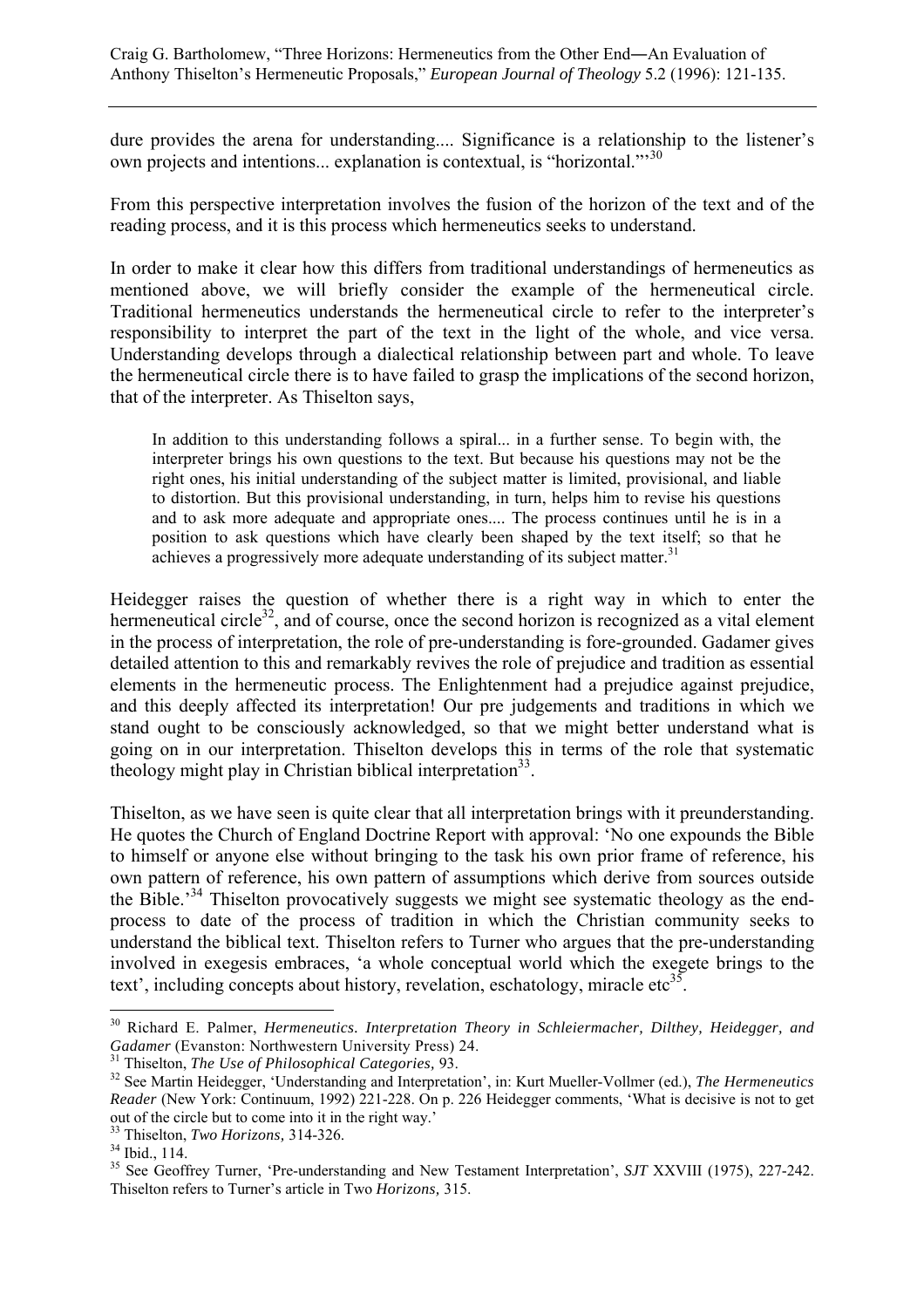Thiselton in this respect is attracted to the Reformers, whose approach facilitated a fusion of horizons while respecting the otherness of the biblical text<sup>36</sup>. Thiselton promotes the role of theology in shaping pre-understanding provided the fusion of horizons does not obscure the particularity of the biblical texts.

# **4. CONCEPTUAL TOOLS FOR EXEGESIS**

Philosophy, according to Thiselton, also provides conceptual tools that are exceedingly helpful in interpreting some biblical texts. The central examples of this in Thiselton's work are his use of Wittgenstein and the speech-act theory of Austin and Searle.

## *1. Wittgenstein and Biblical Hermeneutics*

Thiselton notes four connecting points between hermeneutics and Wittgenstein's

[p.127]

later writings<sup>37</sup>. Firstly, for Wittgenstein philosophy helps us to see what was always there. Philosophy involves learning to see *as*. Secondly, Wittgenstein is concerned with the particularities of language-situations which are, thirdly, grounded in human life. Fourthly, there is no logical *a priori* behind our life worlds.

Wittgenstein's notion that philosophy helps us to ask the right questions is central to Thiselton's assertion that philosophy provides us with conceptual tools. It can help us to look in the right direction and with nuanced precision. Thiselton particularly applies points two and three above to aspects of NT interpretation. Following Wittgenstein, for example, he discerns three classes of grammatical utterances in the NT and indicates how helpful it is if we are alert to this NT grammar.

An intriguing example of this is Thiselton's application to the NT of Wittgenstein's discernment of a special class of statements which are foundational in the sense of being the 'hinges' on which other statements turn. These are statements which give expression to the scaffolding of our thoughts.<sup>38</sup>

Wittgenstein seems to suggest that in any culture, including our own, 'all enquiry... is set so as to exempt certain propositions from doubt... They lie apart from the route travelled by enquiry' In due course an axiom may become 'fossilized.! 'It is removed from the traffic. It is so to speak shunted onto an unused siding.' But it does not thereby lose its significance; rather its significance has changed into that of a grammatical proposition. 'Now it gives our way of looking at things, and our researches, their form... Perhaps it was once disupted. But perhaps, for unthinkable ages, it has belonged to the *scaffolding* of our thoughts. (Every human being has parents.)<sup>33</sup>

Thiselton finds examples of such utterances in Romans 2:4, 5b, 6:9:14-24; 1 Corinthians 12:3 etc. These sorts of statements expose the tacit presuppositions of their authors and their

<sup>&</sup>lt;sup>36</sup> Thiselton, Two *Horizons*, 316, 317.

 $37$  See Thiselton, 71vo *Horizons*, 357-438, for his detailed discussion of Wittgenstein.<br><sup>38</sup> See Thiselton, ibid, 392ff for his discussion of this class of grammatical utterances.

<sup>39</sup> Ibid., 393.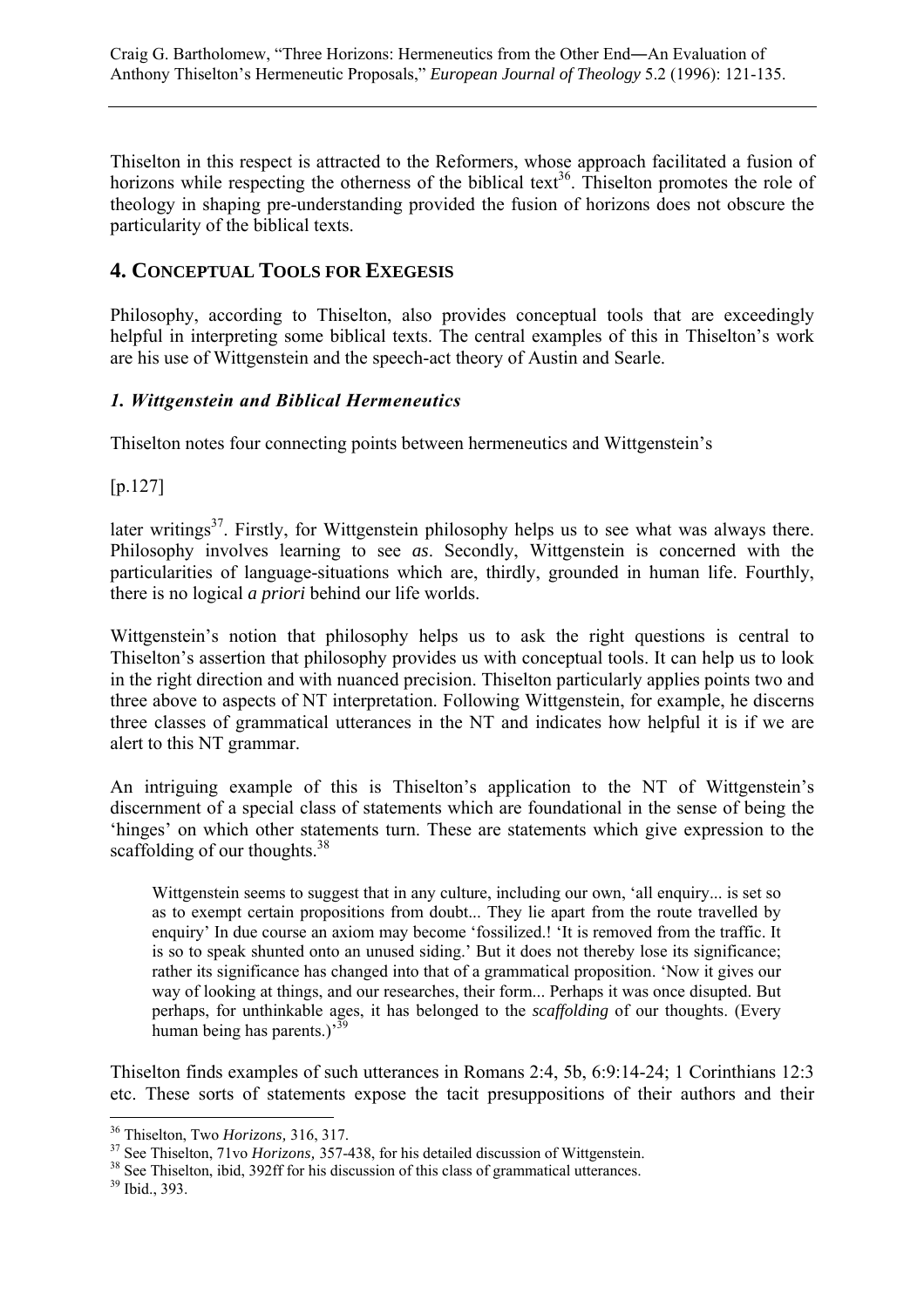Craig G. Bartholomew, "Three Horizons: Hermeneutics from the Other End―An Evaluation of Anthony Thiselton's Hermeneutic Proposals," *European Journal of Theology* 5.2 (1996): 121-135.

communities. Thiselton argues that these bedrock statements are not just cultural but theological.

Although a comprehensive grammatical analysis of the NT along Wittgensteinian lines would be a mammoth task, the potential of such analysis is apparent. If, for example, we could identify the statements that expose the scaffolding of the NT, this would give us one way of discerning the world view/s or theology that underlies the NT. Although more indebted to Reformed philosophy than to Wittgenstein Ray van Leeuwen has used this type of approach to great effect in understanding the book of Proverbs.<sup>40</sup> This type of analysis could be of great help in discerning the different levels of the authority of Scripture by showing how, in Scripture itself, there is the non-negotiable foundation which is developed and applied in relation to particular contexts.

Wittgenstein stresses that language has meaning only in the context of the language game in which it is used. In this respect Thiselton argues that several key NT themes are polymorphous and misunderstood if this is not taken into account. An analysis of 'faith' in the NT, for example, must take account of the particular language games in which the word is used in the NT. Such an approach would account for the different nuances of faith in Paul and James<sup>41</sup>. Thiselton also applies the idea of language games to the thorny problems of justification<sup>42</sup>. He argues that as regards justification the framework from which the believer's redemption is *seen* as, is crucial. From an eschatological perspective the believer's redemption is complete: she is justified. From a historical perspective the believer is not righteous; justification is still future.

I should mention that Thiselton has an intriguing additional note B, on Wittgenstein and biblical authority<sup>43</sup>, concerning *inter alia* some of the differences between B. B. Warfield and James Barr. Wittgenstein, in Thiselton's view, helps us to be aware of the danger of picturing the problem of biblical authority in terms of

[p.128]

 $\overline{a}$ 

only one model, for example the model of one-to-one correspondence (certain types of inerrancy), or exclusively the model of a Chalcedonian Christology. The Bible is more than a handbook of information; the language of the Bible expresses a whole range of dynamic speech-acts: commanding, promising, asking, blessing etc. However, 'the dynamic and concrete authority of the Bible rests, in turn, on the truth of certain states of affairs in God's relation to the world'44, and Thiselton argues that Jesus and the apostolic writers' assumption of the authority of the Old Testament cannot just be disregarded as a cultural assumption. In

<sup>40</sup> See Ray van Leeuwen, 'Liminality and Worldview in Proverbs 1-9,' *Semeia* 50 (1990) 111-144. It should be noted that Thiselton points out that his first class of grammatical utterances which function to expand the horizon of the reader's understanding, rather than the special class of 'scaffolding' statements, are common in OT Wisdom literature. See *Two Horizons* 397-399. However Thiselton relates this to the purely rational and open appeal to all humans of wisdom literature. Van Leeuwen's work demonstrates that the scaffolding and tacit element characterised by Wittgenstein's second class of statements are as present in Proverbs as, for example, in Romans. Van Leeuwen focuses upon Proverbs 8:22-31 in particular.

<sup>41</sup> See Thiselton, *Two Horizons,* 422-427. 42 Ibid., 415-422.

<sup>43</sup> Ibid., 432-438.

<sup>44</sup> Ibid., 437.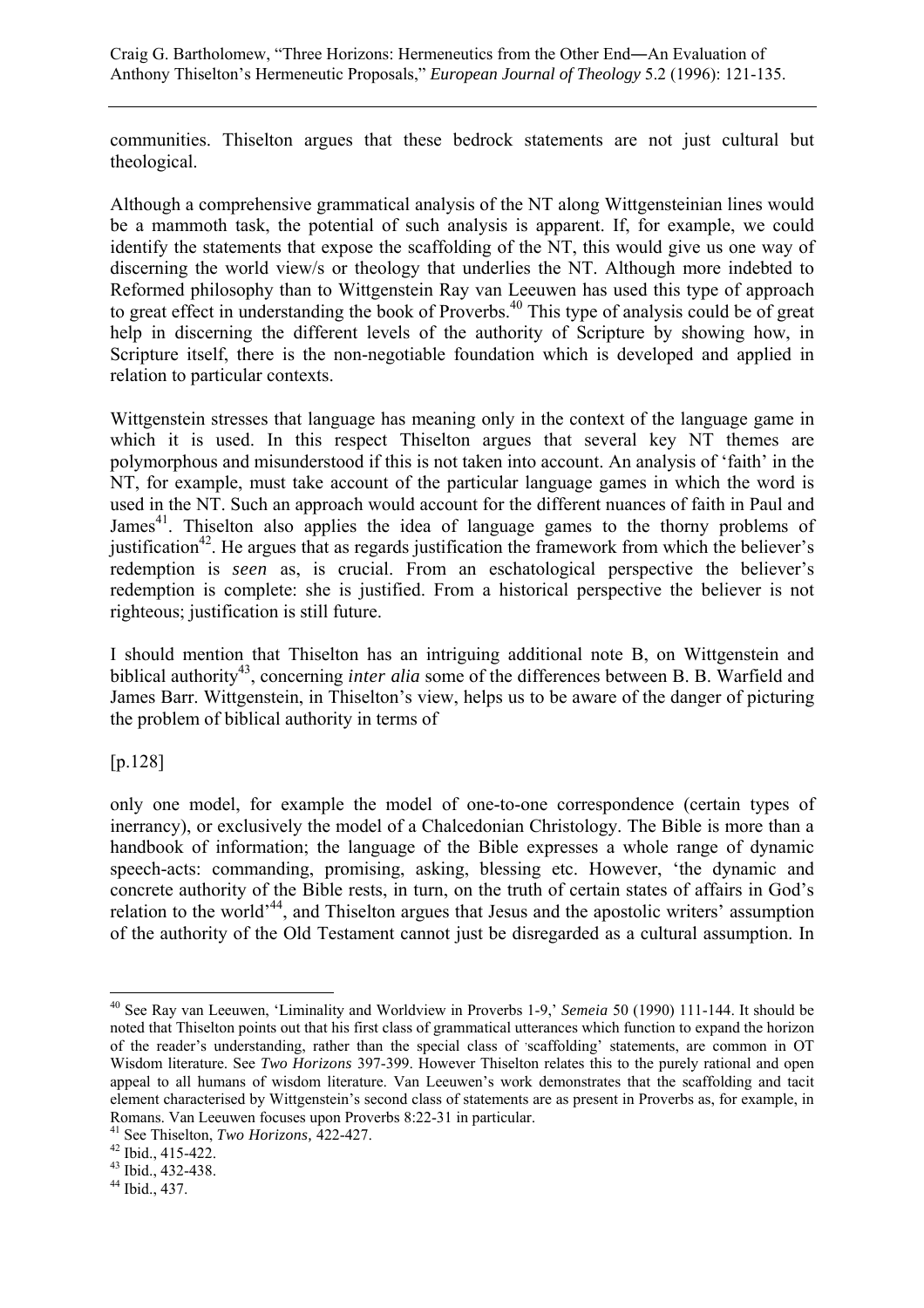this respect some of Warfield's arguments about the status of the OT in the NT should still command respect.

#### *2. Speech Act Theory and Biblical Hermeneutics*

Thiselton finds the speech-act theory of Austin, Searle and Recanti particularly helpful in exegeting texts which call for a hermeneutic of self-involvement, such as the parables<sup>45</sup>. He finds that as a tool this avoids one of the problems with a reader-response approach to the parables, namely that the meaning of a parable is in danger of becoming what the reader cares to do with it. The advantage of an *action model* is that it, 'allows us to separate out different levels and dimensions of language use without necessarily opening the door to the mistaken view that the 'meaning' of a text is simply what any reader cares to do with it.'46 'This model allows us to see that a variety of actions may occur in a text at the same time and that recontextualization affects the relative priority of these operations in relation to one another<sup>347</sup>

Austin distinguishes between perlocutionary language, which is performative by saying somethings, and illocutionary language, which is performative *in* saying something. This distinction is crucial<sup>48</sup>. Thiselton applies this action model *inter alia* to the thorny issue of the function of parables as elucidated in Mark 4:11-12<sup>49</sup>. An action model helps us to see the parables as used, 'in order to prevent premature understanding unaccompanied by inner change.' This includes judgement *and* mercy since a parable operates at different levels of understanding. The text performs a variety of actions upon its readers, and speech act theory thus enables us to get at these nuances of the text in a way that traditional interpretation has often been unable to. An action model

allows us to see that a variety of actions may occur in a text at the same time and that recontextualization affects the relative priority of these operations in relation to one another. This does not mean, however, that the Bible becomes the nose of wax about which Luther warned, as if that could be pushed into any shape that the reader may fancy. Nor does it mean that action or speech-acts provide a comprehensive model for the solution of all hermeneutical problems. No theoretical model provided by hermeneutical theory can obviate the need first and foremost to look at the text itself in its linguistic and historical particularity.50

Thiselton also uses speech-act theory to elucidate the propositional element in the biblical texts. A text may perform a number of actions at the same time so that, for example, it is often unhelpful to set the self-involving nature of a text against its referential aspect. Thiselton uses

 $\overline{a}$ 45 J. L. Austin's seminal text is How *to Do Things with Words* (Oxford: OUP, 1962, 1975). See Thiselton, *Reader-Response Hermeneutics,* and *New Horizons* especially 283-312 and 597-604. For bibliograpical details of the main works, see pp. 283-312.

<sup>46</sup> Thiselton, *Reader-Response Hermeneutics,* 107. See Thiselton, *New Horizons,* 282-304, for a discussion of the developments in speech act theory.<br><sup>47</sup> Thiselton, *Reader Response Hermeneutics*, 113.

<sup>&</sup>lt;sup>48</sup> Ibid., 109. See Austin, ibid., 94-132, for a discussion of the distinction between locutionary, illocutionary and perlocutionary. On pp. 101-102 Austin uses the following example: 'He said to me "Shoot her!"' On p. 110 he comments about this example that 'we must distinguish the illocutionary from the perlocutionary act: for example we must distinguish "in saying it I was warning him" from "by saying it I convinced him, or got him to stop."'

<sup>49</sup> Ibid., 111-112.

<sup>50</sup> Thiselton, *Reader-Response Hermeneutics,* 113.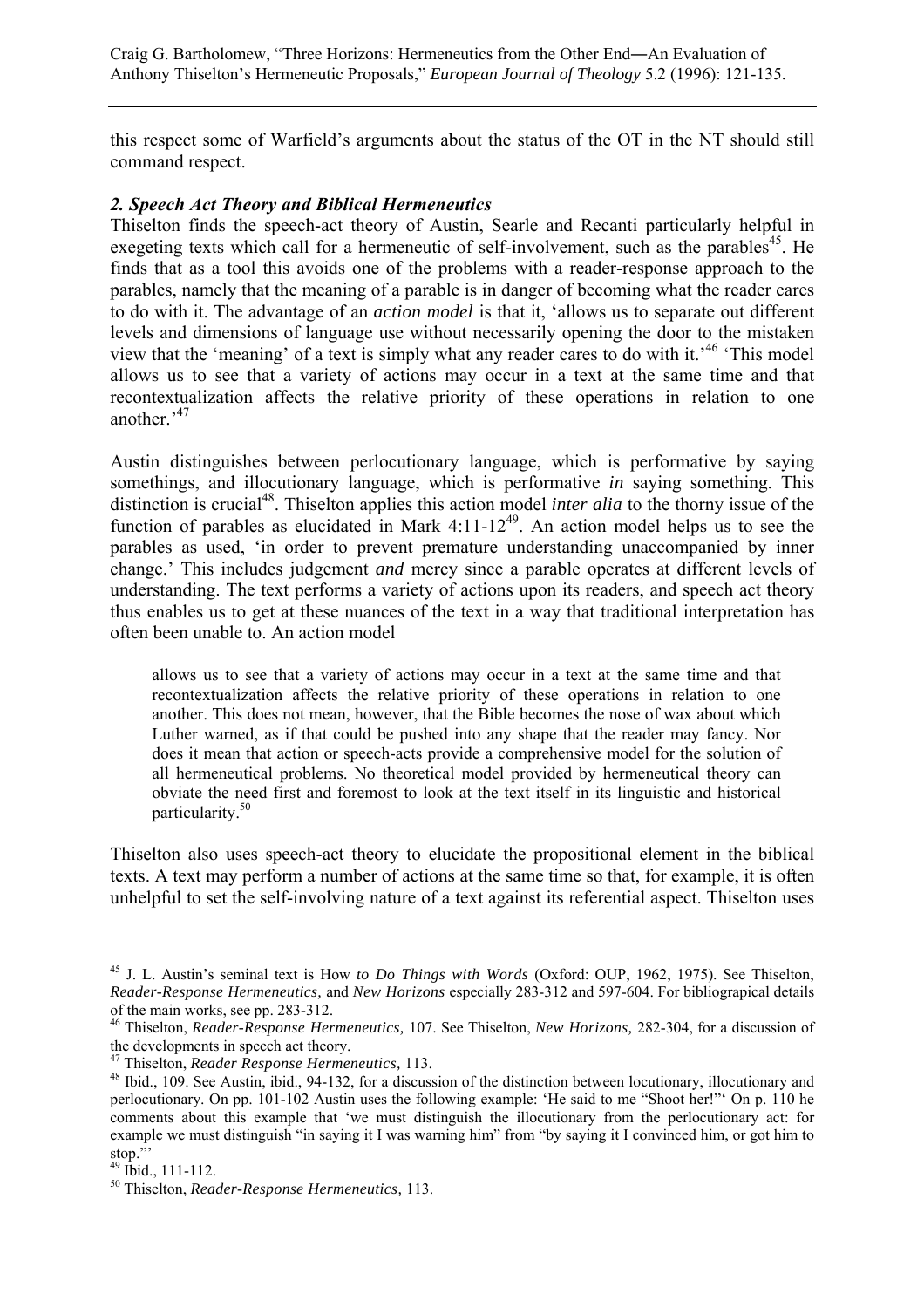the example of the confession, 'Jesus is Lord.'51 In its Pauline use this statement is clearly self-involving, but this self-involving aspect depends upon certain assertions about Christ being true. 'Jesus is Lord' expresses both institutional truth and self-involvement. This is a good example of Thiselton's argument that

The point which is correct behind the so-called 'non-propositional' view of revelation is that the Bible is not merely a handbook of information and description, along the lines of propositions in the *Ractatus.* But the point behind the so-called 'propositional' view is even more important, even if it is badly expressed in the traditional terms which are often used. It is that the dynamic and concrete

[p.129]

authority of the Bible rests, in turn, on the truth of certain states of affairs in God's relation to the world. As J. L. Austin succinctly puts it, for performative language to function effectively, 'certain statements have *to be true.*' 52

Thiselton has also used speech-act theory to illuminate the problem of the supposed power of words in the Bible<sup>53</sup>, and recently he has applied it to Christology in Luke and the problem of dualism in Christology after Kant<sup>54</sup>. It should be noted that a number of other scholars have also used speech-act theory in biblical studies and theology<sup>55</sup>. Donald Evans has used it in relation to language about God as creator<sup>56</sup> and more recently Nicholas Wolterstorff has creatively developed his use of speech-act theory in relation to Scripture as divine discourse<sup>57</sup>.

# **5. THISELTON'S HERMENEUTIC OF PASTORAL THEOLOGY**

Interestingly, it is in the context of his more recent work and 'the postmodern turn' that Thiselton develops his pastoral analogy for hermeneutics<sup>58</sup>. As we mentioned above Thiselton regards the postmodern context as a very serious challenge to Christian theology; more serious than was positivism, for example. The closest we get in either of Thiselton's two volumes to a comprehensive outline of a unified hermeneutic are chapter XV and XVI in *New Horizons.* Here Thiselton outlines his 'Hermeneutics of Pastoral Theology'. In his latest book, 'Interpreting God and the Postmodern Self', Thiselton also uses the pastoral analogy for biblical interpretation<sup>59</sup>. However, latterly he applies the analogy slightly differently; the listening and openness and respect for the Other that characterise good pastoral counselling ought to characterise biblical interpretation as well. In *New Horizons* the analogy serves, by

<sup>&</sup>lt;sup>51</sup> Thiselton, *New Horizons*, 283ff.<br><sup>52</sup> Thiselton, *Two Horizons*, 437.<br><sup>53</sup> See Thiselton, The Supposed Power of Words in the Biblical Writings', *JTS* 25 (1974) 282-299. This article is<br>a fascinating account of how l

<sup>&</sup>lt;sup>54</sup> See Thiselton, 'Luke's Christology, Speech-Act Theory and the Problem of Dualism in Christology After Kant', in: Joel B. Green and Max Turner (eds.), *Jesus of Nazareth: Lord and Christ* (Grand Rapids, Carlisle: Eerdmans and Paternoster, 1994) 453-472.

<sup>55</sup> See Nicholas Wolterstorff, *Divine Discourse. Philosophical Reflections on the Claim that God Speaks*  (Cambridge: CUP, 1995). Wolterstorff's approach would seem to run counter to Thiselton's insistence that, while speech-act theory is helpful with some texts, it cannot provide a comprehensive hermeneutical model. Wolterstorff, and Kevin Vanhoozer (in discussion), argue for the use of speech-act theory to shape a biblical hermeneutic comprehensively.

<sup>&</sup>lt;sup>56</sup> Donald Evans, *The Logic of Self-Involvement* (London: SCM Press 1963; New York: Herder & Herder, 1969).<br><sup>57</sup> Wolterstorff, *Divine Discourse*.<br><sup>58</sup> See Thiselton, *New Horizons* and *Interpreting God and the Postmod*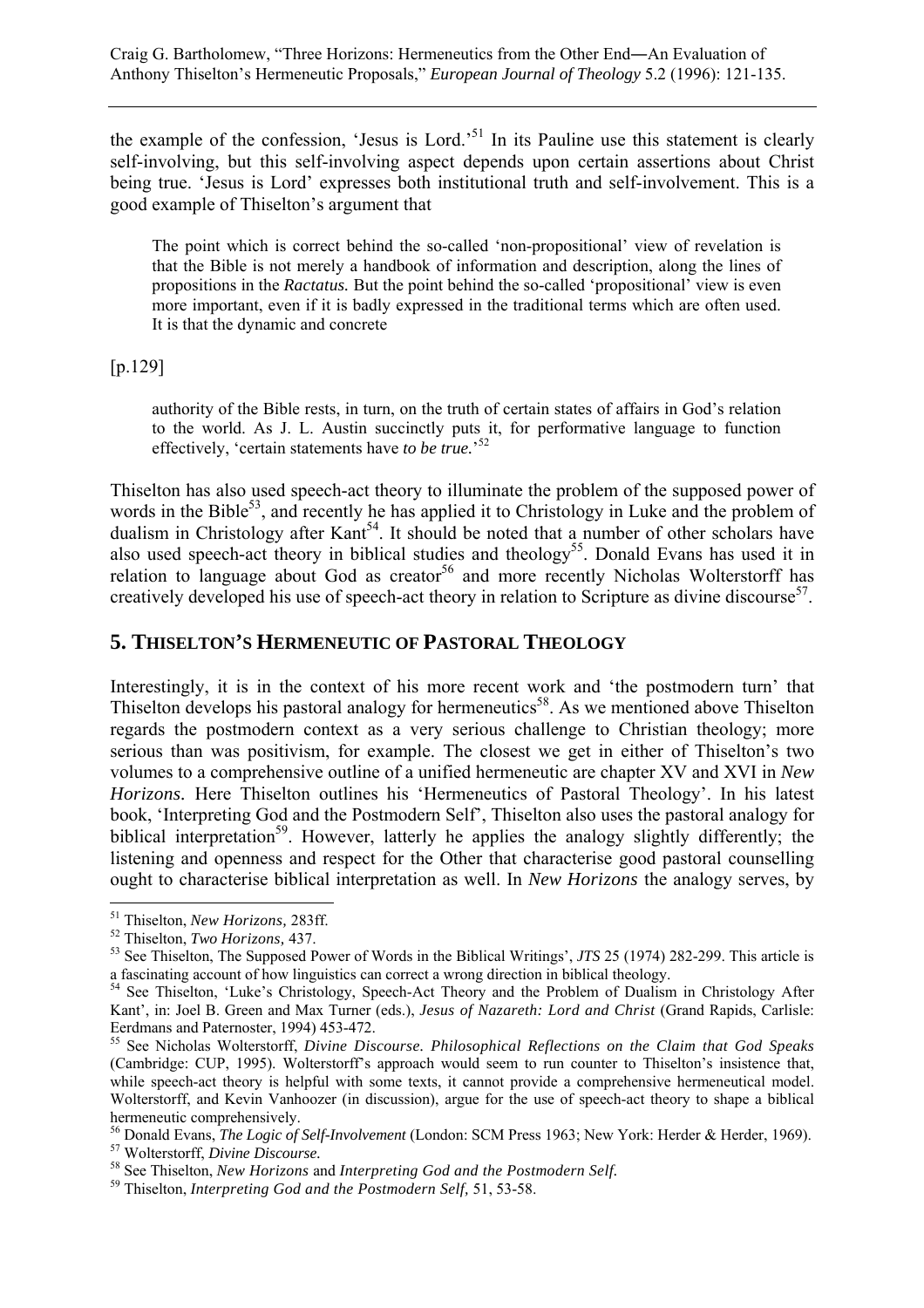comparison, to stress the importance of maintaining the balance between universals and the particular. He begins chapter XV of *New Horizons* by comparing the pastoral situation to biblical interpretation: both are intensely hermeneutical and if historical critical interpretation has tended to focus on the past at the expense of the particular present, pastoral theology is in danger of the reverse. Thiselton is particularly concerned that biblical hermeneutics should do justice to the diversity and particularity of the biblical texts. Different genres of texts perform different, though often overlapping, hermeneutic functions, especially in relation to different reading-situations $60$ .

Paradoxically, the one place where we anticipate a unified hermeneutic, the pastoral model serves to remind us that Thiselton, like Gadamer, will not outline a unified method. Thiselton's pastoral hermeneutic turns out to be an overview of the positive insight that the contemporary smorgasbord of hermeneutical approaches bring to certain (particular) texts. In his words he proposes 'optimal/paradigmatic reader-situations' in relation to which the most distinctive hermeneutical functions of the different models that he has examined become apparent<sup>61</sup>. Thus a hermeneutics of understanding (Schleiermacher<sup>62</sup>, Dilthey, Betti) is especially helpful where texts serve primarily as transmissive and communicative vehicles to express the thought of an author toward a given directedness. Examples of such texts are 1 Cor 11:17-22, 8:1-11:1. Narrative hermeneutics assist in getting at the various functions that narratives perform: 'Textual narrative cats await the varied mouse-situations which re-activate them.'63 Reader-response approaches are particularly useful in unmasking natural readings, speech-act theory is particularly relevant to self-involving and believing reading, and so on.

## **6. HERMENEUTICAL PLURALISM**

According to Thiselton, socio-critical theory, with its concern that biblical interpretation should be relevant to social issues, raises in an acute form the issue of hermeneutical pluralism because, once it is allowed that 'the world' can/should absorb the text, and a plurality of worlds

[p.130]

is acknowledged, a plurality of diverse interpretations will inevitably be generated  $64$ . Thiselton argues that while hermeneutical pluralism is inevitable, since we cannot assess one reading model in terms of another, this is, 'not the same as the belief that each life-world is self-contained, and incapable of metacritical ranking in terms of trans-contextual theory<sup>165</sup>. 'Would it be the same', asks Thiselton, 'in principle, *to de-centre the present situation as a criterion* of theological relevance and truth as *to de-centre the biblical texts and their witness to Christ and to the cross as a criterion* of relevance and truth?<sup>'66</sup>

The answer, from a Christian perspective, is of course 'No!', and Thiselton concurs at this point with those scholars who appeal for the Bible to absorb the world; we understand the

<sup>60</sup> Thiselton, *New Horizons,* 557, 558. 61 Ibid., 558.

<sup>62</sup> Thiselton's particularly positive approach to Schleiermacher emerges most clearly in his *Interpreting God and the Postmodern Self, 53ff.* <sup>63</sup> Thiselton, *New Horizons, 575.* <sup>64</sup> See Thiselton, ibid., 602-619 for his discussion of theses issues.

<sup>65</sup> Thiselton, *New Horizons,* 613. 66 Ibid., 606.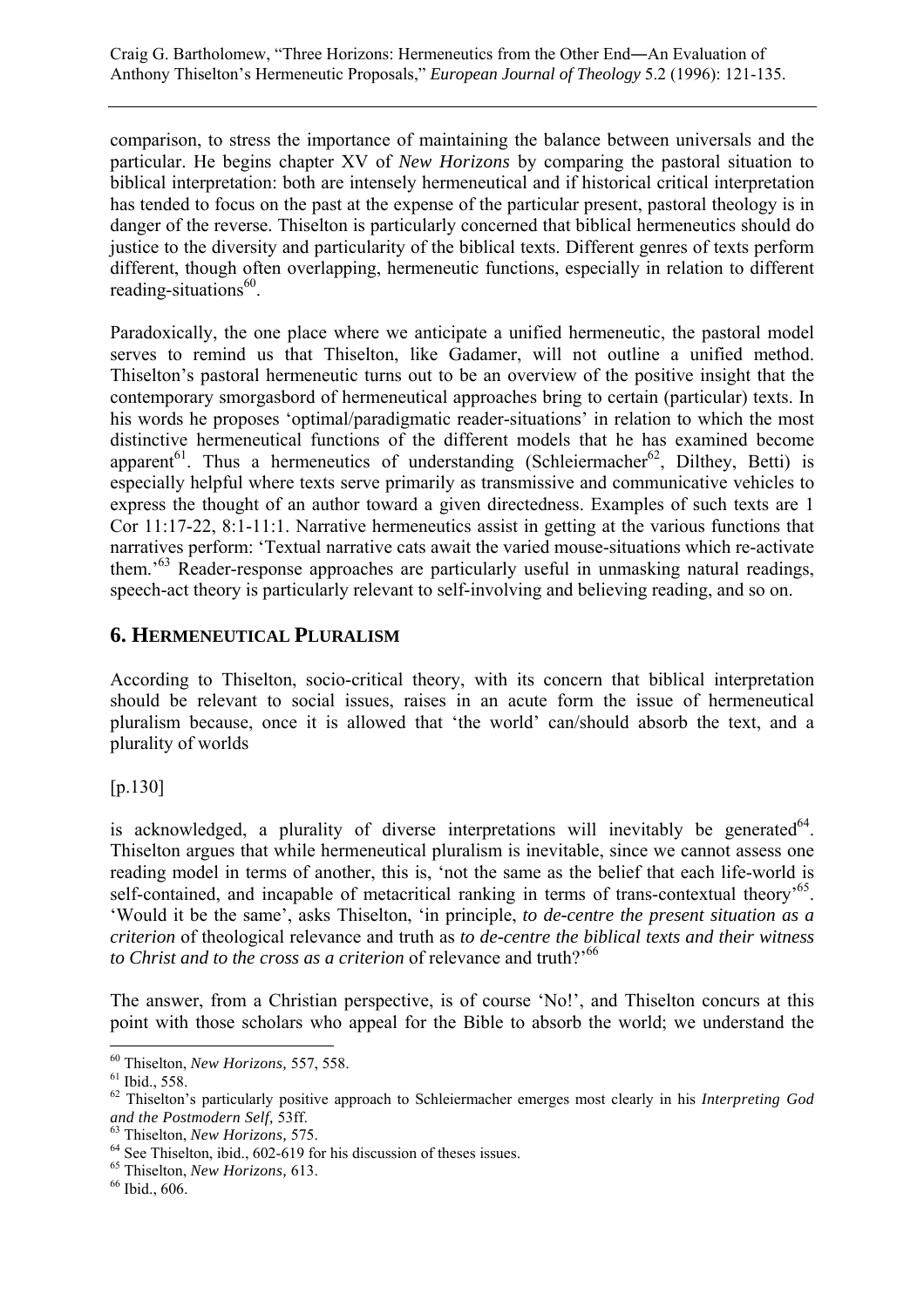present by incorporating it in some larger frame. We need to approach this issue via Christian theology, or as Thiselton puts it, 'from the other end.' Thiselton pleads for 'a critique of the cross' as the larger frame: *'The cross transforms present criteria of relevance: present criteria of relevance do not transform the cross. Salvation is pro-active, not re-active, in*  relation to the present.<sup>57</sup> Scripturally the cross is universal in its relevance; the biblical texts witness to a universal horizon of eschatological promise, and the Bible is most appropriately read in a believing fashion. *'Christian theology would move into self-contradiction if it ceased to evaluate the prohibition of idolatry, the message of the cross, and the universality of eschatological promise as merely context-relative,* as the *product* or *construction* of a particular social culture with no claim to offer a *universal critique* of life and thought, and even a *metacritique* of other criteria of thought, understanding, and action.'68

# **7. EVALUATION**

The immense scope of Thiselton's work will be obvious from our examination thus far. Detailed evaluation of it would require many more articles than this one!

In accordance with our aim of mapping out the overarching sweep of Thiselton's hermeneutic proposals, our brief evaluation will focus on the total shape rather than the individual details.

## *1. Philosophy and Biblical Interpretation*

Thiselton has rightly alerted us to the important relationship between philosophy and biblical interpretation, as this is focused in hermeneutics. In all theoretical work epistemological, ontological and anthropological presuppositions provide, as it were, the scaffolding for our theory construction. Such scaffolding is not neutral, and it can only help if we are conscious of the philosophical presuppositions and theories informing and shaping our scholarship. Prior to Wellhausen it was not unusual for an Old Testament scholar to devote a large portion of a published work to explaining and defending his understanding of religion, *before* going on to apply this to the Old Testament<sup>69</sup>. Wellhausen retained many of the results of such research, but decontextualised his results; he hid the scaffolding, as it were! We are heirs to a great extent of that legacy, so that now it would be extraordinary if an OT scholar felt it necessary to devote a third of her text to explaining her view of religion and philosophy before applying it to the OT The postmodern turn has of course gone a long way towards exposing hidden scaffolding, which I welcome, but the myth of neutrality in Old Testament scholarship remains widespread. However, as Levenson has recently reminded us, such neutrality is itself a philosophical position, and one which has come to be seen as increasingly problematic<sup>70</sup>.

Taking the scaffolding seriously will involve looking at issues like philosophy of history, philosophy of language and the relationship between theology and philosophy, all issues which Thiselton has addressed. Ernest Nicholson, for example, argues that the historical

 $67$  Ibid., 610.

<sup>68</sup> Ibid., 612.

<sup>69</sup> For documentation of this see John Rogerson, *Old Testament Criticism in the Nineteenth Century, England* 

<sup>&</sup>lt;sup>70</sup> See Jon D. Levenson, *The Hebrew Bible, the Old Testament, and Historical Crticism (Louisville,* Kentucky: Westminster/John Knox, 1993). For an extended discussion of this book see my review in *Calvin Theological Journal* 30, 2 (1995) 525-530.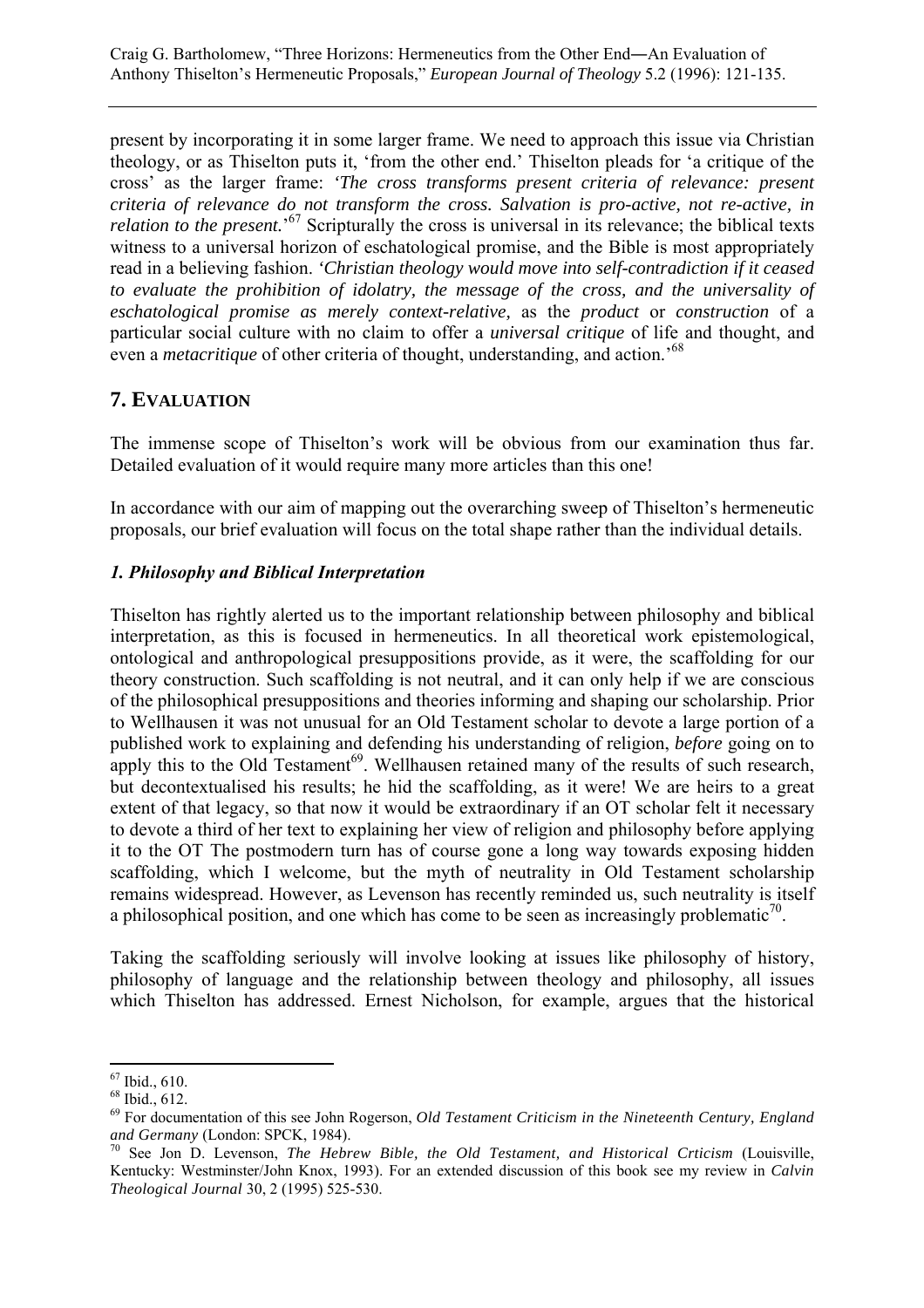critical method is rooted in enlightenment philosophy of history applied to the biblical text<sup>71</sup>. If this is true, how should we as Christians

## [p.131]

think of history? And would this affect our handling of the OT? This is not to suggest that OT scholars should become philosophers and theologians. It is to suggest that OT scholarship requires solid philosophical (and theological) input if it is not to work with hidden philosophies shaping it. Thus, I suggest, we desperately need scholars like Thiselton who will do the hard philosophical work, and biblical scholars need regular dialogue with such people<sup>72</sup>. Especially in the USA in recent years there has been a renaissance of Christian philosophy under the leadership of scholars like Alvin Plantinga and Nicholas Wolterstorff. The growing corpus of work that this 'movement' is yielding, and the work of scholars like Thiselton, provide a ready starting point for such dialogue.

I do however have a question about Thiselton's *understanding of philosophy.* Nowhere, at least as far as I am aware, does he explain precisely what he understands philosophy to be, or how he sees faith as relating to reason, and hence to philosophy. I agree with Thiselton, for example, that every theology is dependent upon philosophy for an anthropology, but upon what is philosophy dependent for its view of the human person? The answer which Thiselton generally seems to presuppose is critical reason, and one gets the impression from his work that reason is the final court of appeal in philosophy, compared with relevation in theology. To be sure, this is held in tension with his 'critique of the cross,' and his insistence that Christian faith and revelation are comprehensive and embrace all of life. However it is precisely this dichotomy between reason and faith that I detect in Thiselton's work that is, I think, problematic.

This kind of tension is not unusual among Evangelical theologians. Paul Jewett, for example, although he favours the use of an existentialist framework in his theology,  $^{73}$  is quite open about the fact that

The wisdom the philosopher seeks is quite different from that of which the theologian speaks. Philosophy is the human quest for truth... For philosophy, humanity's unique powers of rational transcendence, ... are autononomous.... By contrast the truth of which the theologian speaks is truth given by revelation and received by faith.

And Kevin Vanhoozer, when he develops a typology of the relationship between theology and philosophy, types theology as 'Christ' and philosophy as 'Concept'!<sup>74</sup> The problem with this type of approach is that it appears to manifest a nature-grace dichotomy at its root<sup>75</sup>. On these

 $\overline{a}$ <sup>71</sup> See Ernest Nicholson, *Interpreting the Old Testament: A Century of the Oriel Professorship (Oxford:* Clarendon, 1981).

<sup>&</sup>lt;sup>72</sup> It would be most helpful if some conferences could be organised in which biblical scholars could enter into serious dialogue with the works of Thiselton.

<sup>73</sup> See Paul K Jewett, *God, Creation and Revelation. A Neo-Evangelical Theology* (Grand Rapids: Eerdmans, 1991).

<sup>74</sup> See Kevin Vanhoozer, 'Christ and Concept: Doing Theology and the "Ministry" of Philosophy,' In: J. D. Woodbridge and T. E. McComisky (eds.), *Doing Theology in Today's World* (Grand Rapids: Zondervan, 1991) 99-145.

<sup>&</sup>lt;sup>75</sup> Roy Clouser characterises this type of understanding of the relationship between faith and reason as 'Religious' Scholasticism.' For a discussion and critique see Clouser, *The Myth of Religious Neutrality. An Essay on the Hidden Role of Religious Belief in Theories* (Notre Dame: University of Notre Dame Press, 1991) 82-88.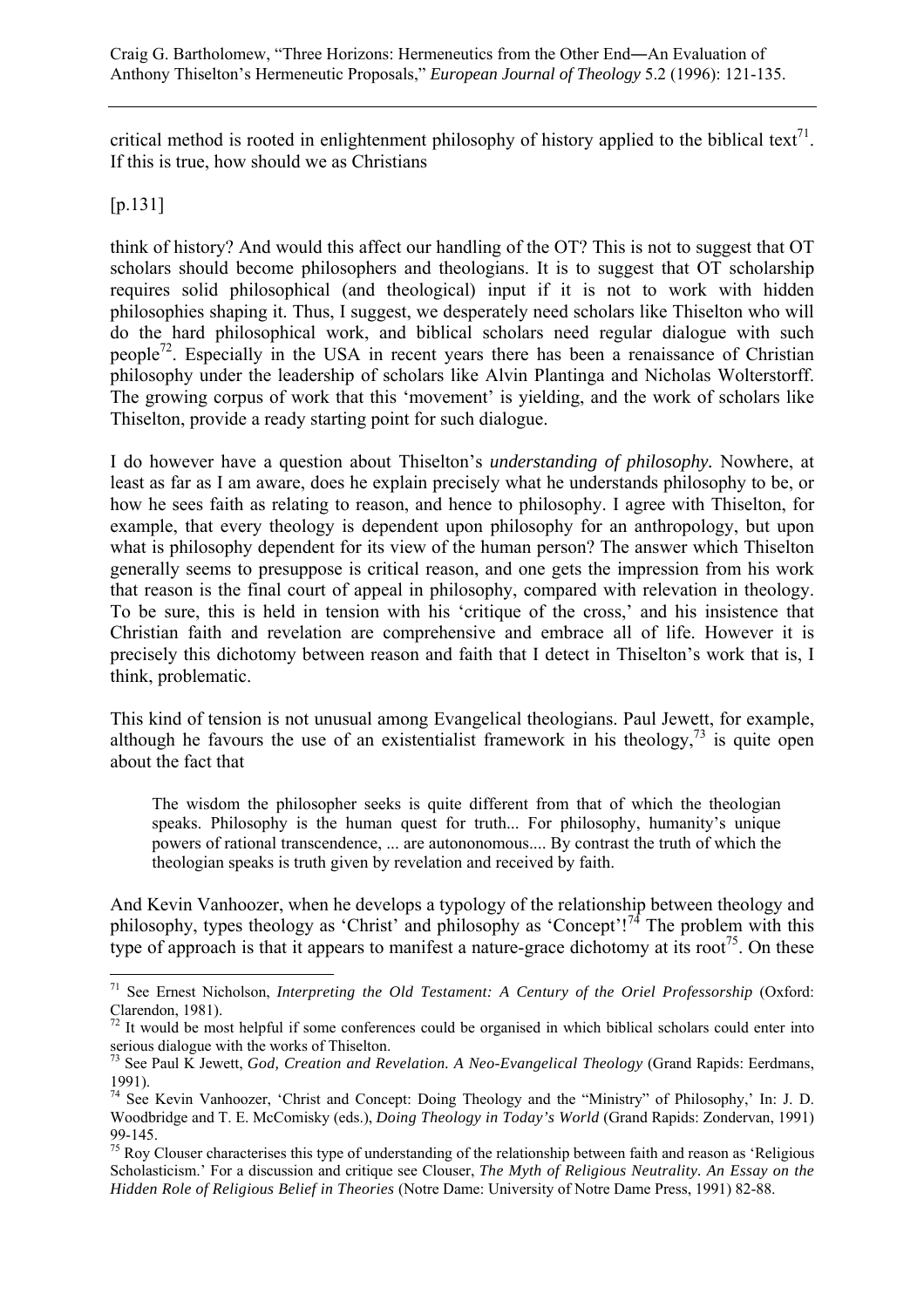complex issues let it suffice to say that I think that Newbigin's and Wolterstorff's type of understanding of reason is more consistent with the claim of Christianity to be public truth; reason always operates within some perspective or worldview and Christian scholarship, including Christian scholarship in philosophy, should operate as faith seeking understanding. $16$ 

Newbigin and Wolterstorff are arguing that we should build our scholarship unashamedly upon the foundations of a hermeneutics of the cross, or a hermeneutics from the other end, to use Thiselton's expressions. By contrast, Thiselton invokes a hermeneutics *from the other end*  only at the end of the seven hundred pages of *New Horizons,* and then to stave of the problem of the implications of sociocritical hermeneutics. But if such an approach can be invoked at this stage one might well wonder why it could not have been invoked at the outset and been consciously allowed to shape the entire project. As I understand Newbigin and Wolterstorff, their plea is precisely that we seek to do scholarship 'from the other end.'

#### *2. Gadamer's Hermeneutic*

The attraction of Gadamer's hermeneutic from a Christian perspective is its radical undermining of Cartesian objectivity, its recovery of the role of prejudice and tradition in interpretation, its dialogical model of understanding and its notion of being addressed by the text. It seems to me that

#### [p.132]

 $\overline{a}$ 

the insistence that hermeneutics involves two horizons is very helpful; it enables much that shapes biblical interpretation to be brought into the light.

Gadamer's hermeneutic has however been consistently criticised for its inability to discern distorted communication or to be able to distinguish a correct from an incorrect understanding. In Klapwijk's words, 'How can anyone, after the Holocaust, still unreservedly maintain: "In understanding we are drawn into an event of truth."?' The underlying issue is I think Gadamer's immanentist perspective on reality. The transcendent cannot be taken into account hermeneutically so that, 'It is through the dialectic of a great diversity of interpretations that the universally valid emerges and the thing itself presents itself.<sup>77</sup> Klapwijk suggests that only the notion of the God who has revealed himself in Christ is adequate to enable us to hold on to a strong notion of truth in language.

Certainly when it comes to biblical interpretation one would want to ask which are the appropriate prejudices to bring to Scriptural interpretations, what is a healthy tradition to inhabit which is most likely to promote a fusion of horizons? It is this type of question that makes Newbigin suspicious of the hermeneutical circle as understood by Gadamer<sup>78</sup>. My suggestion is therefore that a weakness in Gadamer's hermeneutic is its immanentism, and that the faith-reason dichotomy I discern in Thiselton's approach may be connected with his too-ready appropriation of Gadamer. In his 1981 work on 'Knowledge, Myth and Corporate

<sup>&</sup>lt;sup>76</sup> See Lesslie Newbigin, *Proper Confidence. Faith, Doubt and Certainty in Christian Discipleship* (London: SPCK, 1995), and Nicholas Wolterstorff, *Reason Within the Bounds of Religion* (Grand Rapids: Eerdmans, 1984 2nd ed).

<sup>77</sup> See L. Klapwijk, The Universal in Hans-Georg Gadamer's Hermeneutic Philosophy', *Philosophia Reformata*  50 (1985) 119-129. The quotes are from pp. 127 and 123.

<sup>&</sup>lt;sup>78</sup> See Lesslie Newbigin, *Foolishness to the Greeks. The Gospel and Western Culture, (London: SPCK, 1986)* 51-54, 56, 58.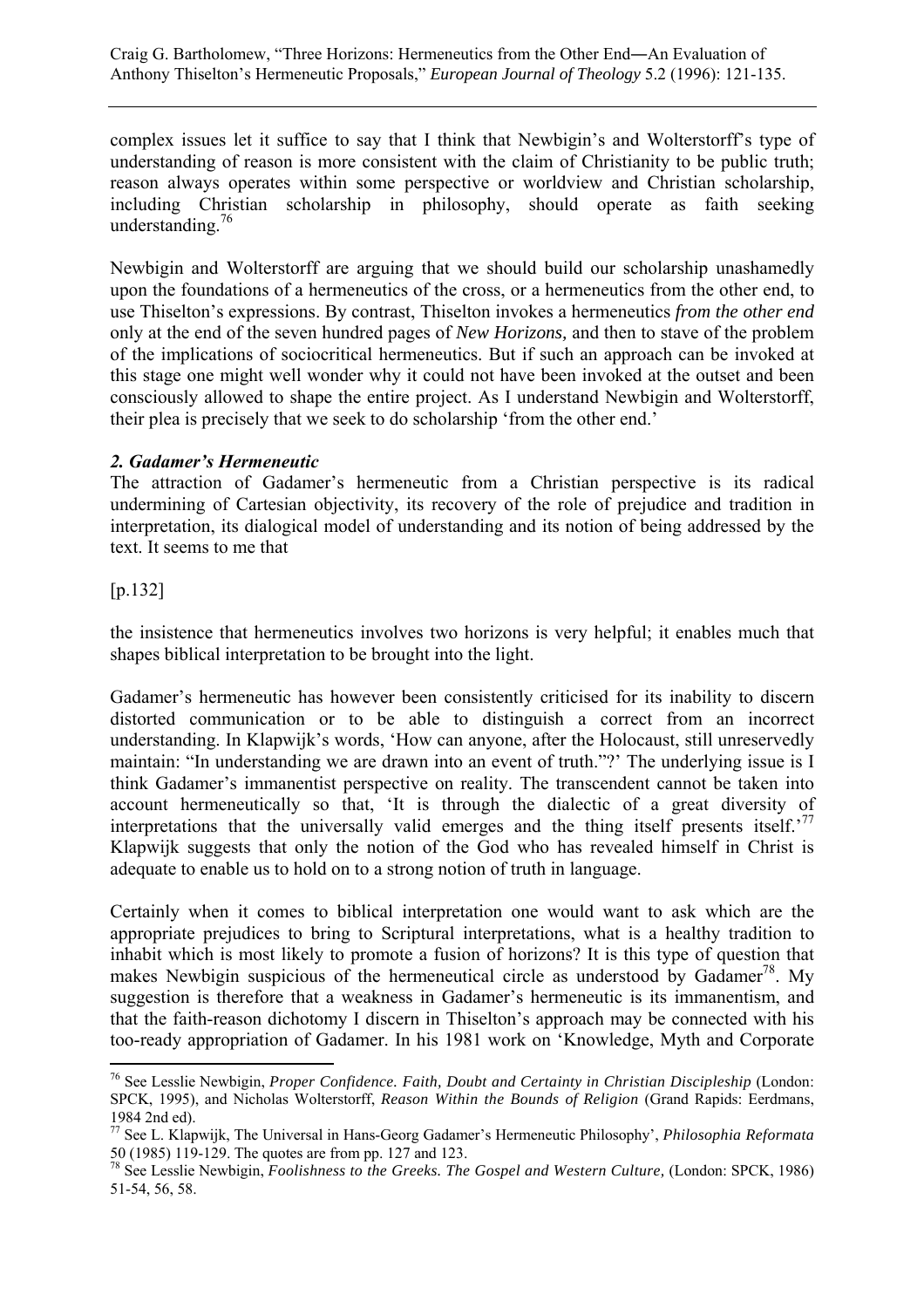Craig G. Bartholomew, "Three Horizons: Hermeneutics from the Other End―An Evaluation of Anthony Thiselton's Hermeneutic Proposals," *European Journal of Theology* 5.2 (1996): 121-135.

Memory' Thiselton strongly asserts the corporate Christian memory and mindset<sup>79</sup>. It seems to me that if this element in Thiselton's work could be strengthened, then I think a more critical and helpful understanding of Gadamer could be developed.

#### *3. Help for the Biblical Scholar*

As we have seen Thiselton's work is full of poignant insights for the biblical scholar. However, my suspicion is that even those biblical scholars (and especially students) who manage to read through 'New Horizons' might not feel terribly helped at the end of the process. What one had perhaps hoped for in the last two chapters was not delivered, namely a positive, albeit tentative, unified, biblical hermeneutic proposal which incorporates the insights of recent development<sup>80</sup>. As we saw, Thiselton comes down on the side of particularity and is ultra-cautious about outlining a biblical hermeneutic. In this he is similar to Gadamer with his distaste for method. While Thiselton's defence of the particularity of texts is a helpful corrective to the imposition of methods that has often characterized historical critical approaches, 'pastorally', one might say, the biblical scholar needs more than a *smorgasbord* of approaches. I suspect that Thiselton's avoidance of a unified hermeneutic may be related to his view of philosophy. A Christian approach to philosophy in which faith seeks understanding would tend to be unified, but since philosophy is never in Thiselton's view distinctively Christian, philosophical insights for biblical hermeneutics tend to be eclectically appropriated.

The OT scholar (student) however needs more than a collection of pieces. We require some unified orientation which indicates how these pieces relate to each other. Bernard Lategan's communicative hermeneutic, and the so-called Tel Aviv school of poetics have done more along this line, I think $81$ . And what makes N. T. Wright's work on the New Testament so powerful is his unified critical realist epistemology which he uses as a framework to reshape NT studies<sup>82</sup>. Precisely such a positive framework appears to be lacking at the conclusion of Thiselton's *New Hori*zons. As Abraham Kuyper once said, 'What we really need is a seedling of scientific theory thriving on christian roots. For us to be content with the act of shuffling around in the garden of somebody else, scissors in hand [to cut the other's flowers], is to throw away the honour and worth of our christian faith.'83 It is Gadamer's two horizons that have shaped Thiselton's work on hermeneutics

[p.133]

 $\overline{a}$ 

to a major extent. Tacitly the third horizon of God and the world as his creation is always present in Thiselton's work, but my suggestion is that this ultimate horizon requires to more consciously integrated into his hermeneutic.

Not for a moment do I raise these critical issues in order to downplay Thiselton's achievement, but precisely in order to take his contribution seriously. Thiselton has left all biblical scholars in his debt with his two major volumes on the intersection between

<sup>79 &#</sup>x27;Knowledge, Myth and Corporate Memory,' in: *Believing in the Church. Essays by Members of the Church of England Doc trine Commission* (London: SPCK, 1981) 45-78.<br><sup>80</sup> Compare for example Bernard Lategan, 'Hermeneutics,' in: D. Freedman, (ed.), *Anchor Bible Dictionary* 

Volume III (New York: Doubleday, 1992) 149-154.<br><sup>81</sup> See Alan Mintz, 'On the Tel Aviv School of Poetics,' *Prooftexts* 4 (1984) 215-235.

<sup>&</sup>lt;sup>82</sup> See N.T. Wright, *The New Testament and the People of God*, (Minneapolis: Fortress, 1992).<br><sup>83</sup> Abraham Kuyper, *De Gemeene Gratie* (Kampen: Kok, 1902-1905) 3:57.